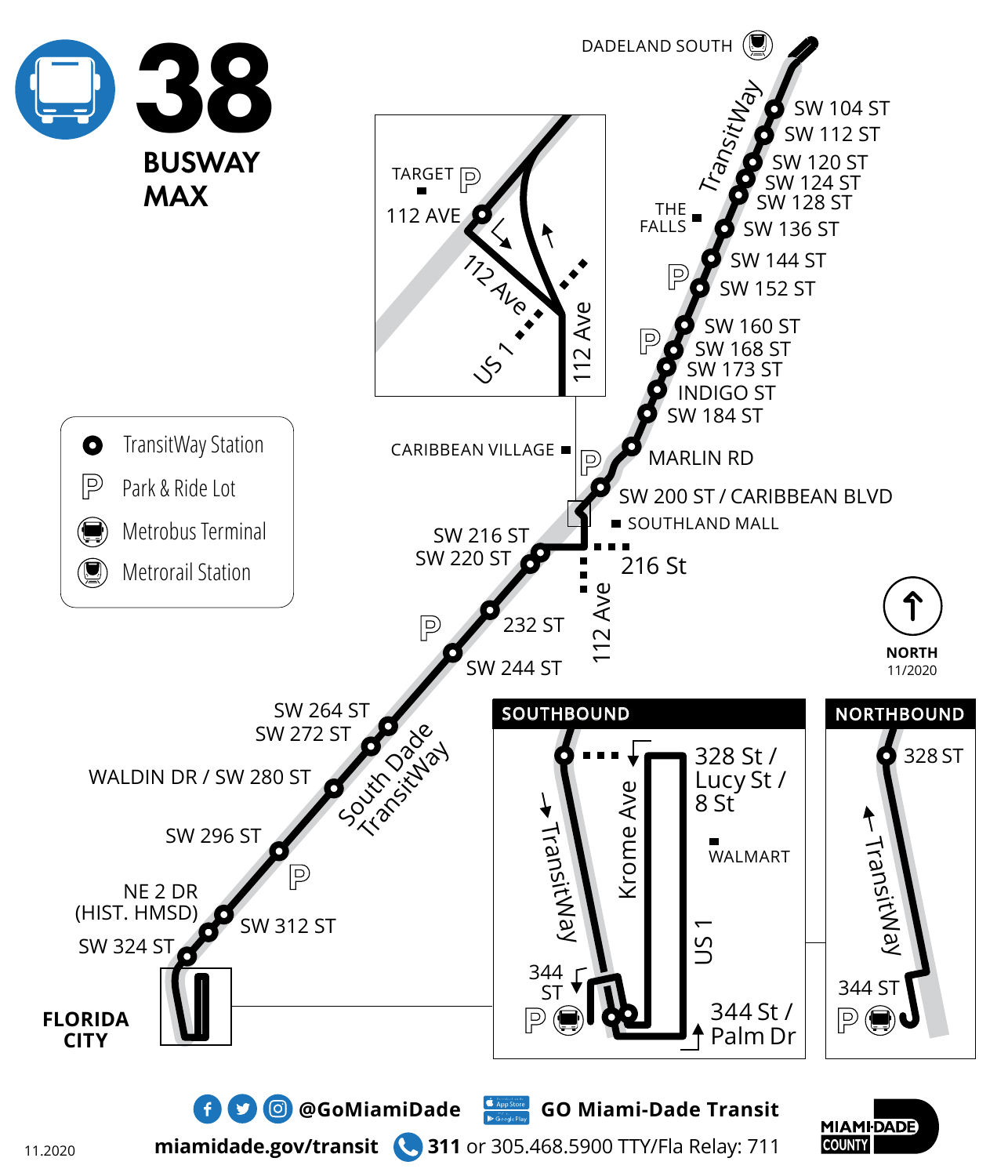|                                                 |                                                                                       |                                 |                                                                  |                                          |                            |                  |                                                                       |                         | <b>WEEKDAYS</b> / DIAS LABORABLES / JOU LASÈMEN                  |                               |                                                                                                              |  |               |                                                                      |                                                                     |  |                                       |  |                    |                                       |             |      |
|-------------------------------------------------|---------------------------------------------------------------------------------------|---------------------------------|------------------------------------------------------------------|------------------------------------------|----------------------------|------------------|-----------------------------------------------------------------------|-------------------------|------------------------------------------------------------------|-------------------------------|--------------------------------------------------------------------------------------------------------------|--|---------------|----------------------------------------------------------------------|---------------------------------------------------------------------|--|---------------------------------------|--|--------------------|---------------------------------------|-------------|------|
| <b>NORTHBOUND</b><br>RUMBO NORTE / DIREKSYON NÒ |                                                                                       | <b>MORNING</b><br><b>MAÑANA</b> | <b>EVERY / CADA / CHAK</b><br>10 min Average / PROMEDIO / MWAYÈN |                                          |                            |                  | <b>EVERY / CADA/CHAK</b><br><b>20 min Average / PROMEDIO / MWAYÈN</b> |                         | <b>EVERY / CADA / CHAK</b><br>15 min Average / PROMEDIO / MWAYÈN | <b>EVENING / NOCHE / ASWÈ</b> |                                                                                                              |  |               |                                                                      |                                                                     |  | <b>OVERNIGHT</b><br>DE NOCHE A MAÑANA |  |                    |                                       |             |      |
|                                                 |                                                                                       | <b>MATEN</b>                    |                                                                  | <b>FROM</b><br>DESDE/DE<br>TO<br>HASTA/A |                            | FROM<br>DESDE/DE | TO<br>AM PM<br>HASTA/A                                                | <b>FROM</b><br>DESDE/DE | TO<br>HASTA/A                                                    |                               |                                                                                                              |  |               |                                                                      |                                                                     |  |                                       |  | <b>LANNWIT LAN</b> |                                       |             |      |
| $P \blacksquare$<br>SW 344 St Park & Ride       |                                                                                       | $4:26$ 5:12                     |                                                                  | 5:27<br>8:12                             |                            | 8:32             | 2:13                                                                  | 2:28                    | 7:02                                                             |                               | 7:32 8:02 8:37 9:07 9:42 10:18 10:48 11:18 11:48 12:25 1:25 2:25 3:25 3:58 4:39                              |  |               |                                                                      |                                                                     |  |                                       |  |                    |                                       |             |      |
| $\mathbb P$                                     | TransitWay & SW 296 St                                                                | 4:39 5:25                       |                                                                  | 5:40<br>8:28                             |                            | 8:48             | 2:28                                                                  | 2:43                    | 7:15                                                             |                               | 7:45   8:15   8:50   9:20   9:55   10:29   10:59   11:29   11:59   12:36   1:36   2:36   3:36   4:09   5:12  |  |               |                                                                      |                                                                     |  |                                       |  |                    |                                       |             |      |
| $\mathbb P$                                     | TransitWay & SW 244 St                                                                | 4:52 5:38                       |                                                                  | 5:53<br>8:43                             |                            | 9:03             | 2:43                                                                  | 2:58                    | 7:29                                                             |                               | 7:59   8:29   9:04   9:34   10:09   10:39   11:09   11:39   12:09   12:46   1:46   2:46   3:46   4:19   5:25 |  |               |                                                                      |                                                                     |  |                                       |  |                    |                                       |             |      |
|                                                 | SW 112 Ave & 216 St                                                                   | $5:01$ 5:47                     |                                                                  | 6:04<br>8:54                             |                            | 9:14             | 2:54                                                                  | 3:09                    | 7:39                                                             | 8:09                          | 8:39   9:14   9:44   10:17   10:47   11:17   11:47   12:17   12:54   1:54   2:54   3:54                      |  |               |                                                                      |                                                                     |  |                                       |  |                    |                                       | $4:27$ 5:34 |      |
| $\mathbb P$                                     | TransitWay & SW 200 St                                                                | $5:06$ 5:52                     |                                                                  | 6:11<br>9:01                             |                            | 9:21             | 3:01                                                                  | 3:16                    | 7:45                                                             |                               | 8:15 8:45 9:20 9:50 10:22 10:52 11:22 11:52 12:22 12:59 1:59 2:59 3:59                                       |  |               |                                                                      |                                                                     |  |                                       |  |                    |                                       | $4:32$ 5:39 |      |
|                                                 | TransitWay & SW 184 St                                                                | $5:09$ 5:55                     |                                                                  | 6:15<br>9:05                             |                            | 9:25             | 3:05                                                                  | 3:20                    | 7:49                                                             |                               | 8:19 8:49 9:24 9:54 10:25 10:55 11:25 11:55 12:25 1:02 2:02 3:02 4:02                                        |  |               |                                                                      |                                                                     |  |                                       |  |                    |                                       | $4:35$ 5:42 |      |
| $\mathbb P$                                     | TransitWay & SW 152 St                                                                | $5:16$ 6:03                     |                                                                  | 6:23<br>9:13                             |                            | 9:33             | 3:13                                                                  | 3:28                    | 7:56                                                             | 8:26                          | $8:56$ 9:31                                                                                                  |  |               | $ 10:01 10:31 11:01 11:31 12:01 12:31 1:09 2:08 3:08 4:08 4:41 5:50$ |                                                                     |  |                                       |  |                    |                                       |             |      |
|                                                 | TransitWay & SW 136 St                                                                | $5:20$ 6:08                     |                                                                  | 6:28<br>9:18                             |                            | 9:38             | 3:18                                                                  | 3:33                    | 8:00                                                             | 8:30                          | 9:00   9:35   10:05   10:35   11:05   11:35   12:05   12:35   1:12   2:12   3:12   4:12   4:45   5:54        |  |               |                                                                      |                                                                     |  |                                       |  |                    |                                       |             |      |
| $\bullet$                                       | <b>Dadeland South Metrorail Station</b>                                               | $5:30$ 6:20                     |                                                                  | 6:40<br>9:30                             |                            | 9:50             | 3:30                                                                  | 3:45                    | 8:10                                                             |                               | 8:40   9:10   9:45   10:15   10:45   11:15   11:45   12:15   12:45   1:22   2:22   3:22   4:22   4:55   6:04 |  |               |                                                                      |                                                                     |  |                                       |  |                    |                                       |             |      |
|                                                 |                                                                                       |                                 |                                                                  |                                          |                            |                  |                                                                       |                         | <b>EVERY / CADA / CHAK</b>                                       |                               |                                                                                                              |  |               |                                                                      |                                                                     |  |                                       |  |                    |                                       |             |      |
|                                                 |                                                                                       |                                 |                                                                  |                                          | <b>EVERY / CADA / CHAK</b> |                  | <b>EVERY / CADA / CHAK</b>                                            |                         | <b>EVERY / CADA / CHAK</b>                                       |                               |                                                                                                              |  |               |                                                                      |                                                                     |  |                                       |  |                    |                                       |             |      |
|                                                 | <b>SOUTHBOUND</b>                                                                     | <b>MORNING</b><br><b>MAÑANA</b> |                                                                  | 15 min AVERAGE / PROMEDIO / MWAYÈN       |                            |                  | <b>20 min Average / PROMEDIO / MWAYÈN</b>                             |                         | 10 min AVERAGE / PROMEDIO / MWAYÈN                               |                               | 15 min Average / PROMEDIO / MWAYÈN                                                                           |  |               |                                                                      | <b>EVENING / NOCHE / ASWÈ</b>                                       |  |                                       |  |                    | <b>OVERNIGHT</b><br>DE NOCHE A MAÑANA |             |      |
|                                                 | <b>RUMBO SUR / DIREKSYON SID</b>                                                      | <b>MATEN</b>                    |                                                                  | <b>FROM</b><br>DESDE/DE                  | TO<br>HASTA/A              | FROM<br>DESDE/DE | AM PM                                                                 | <b>TO</b><br>HASTA/A    | <b>FROM</b><br>DESDE/DE                                          | TO<br>Hasta/a                 | <b>FROM</b><br>DESDE/DE                                                                                      |  | TO<br>HASTA/A |                                                                      |                                                                     |  |                                       |  |                    | <b>LANNWIT LAN</b>                    |             |      |
| $\blacksquare$                                  | <b>Dadeland South Metrorail Station</b>                                               |                                 | 4:39 5:45 6:10 6:45                                              | 7:05                                     | 9:20                       |                  | 9:40                                                                  | 2:20                    | 2:30                                                             | 7:20                          | 7:35                                                                                                         |  | 9:20          |                                                                      | 9:50  10:20  10:50   11:20   11:50   12:50   1:42   2:42   3:42     |  |                                       |  |                    |                                       |             |      |
|                                                 | TransitWay & SW 136 St                                                                |                                 | 4:47 5:53 6:21 6:56                                              | 7:16                                     | 9:31                       |                  | 9:51                                                                  | 2:31                    | 2:41                                                             | 7:29                          | 7:44                                                                                                         |  | 9:29          |                                                                      | 9:59  10:29  10:59  11:29  11:59  12:59   1:51   2:50   3:50        |  |                                       |  |                    |                                       |             |      |
| $\mathbb P$                                     | TransitWay & SW 152 St                                                                |                                 | 4:51 5:57 6:26 7:01                                              | 7:21                                     | 9:36                       |                  | 9:56                                                                  | 2:36                    | 2:46                                                             | 7:33                          | 7:48                                                                                                         |  | 9:33          |                                                                      | $10:03 10:33 11:03 11:33 12:03 1:03 1:55 2:54 3:54$                 |  |                                       |  |                    |                                       |             |      |
|                                                 | TransitWay & SW 184 St                                                                |                                 | 4:57 6:06 6:35 7:10                                              | 7:30                                     | 9:45                       |                  | 10:05                                                                 | 2:45                    | 2:55                                                             | 7:41                          | 7:56                                                                                                         |  | 9:41          |                                                                      | $10:10$ 10:40 11:10 11:40 12:10 1:10 2:02 3:00 4:00                 |  |                                       |  |                    |                                       |             |      |
| $\mathbb P$                                     | TransitWay & SW 200 St                                                                |                                 | 5:00 6:10 6:39 7:14                                              | 7:34                                     | 9:49                       |                  | 10:09                                                                 | 2:49                    | 2:59                                                             | 7:45                          | 8:00                                                                                                         |  | 9:45          |                                                                      | $10:13$ 10:43 11:13 11:43 12:13 1:13 2:05 3:03 4:03                 |  |                                       |  |                    |                                       |             |      |
|                                                 | SW 216 St & 112 Ave                                                                   |                                 | 5:05 6:17 6:46 7:21                                              | 7:41                                     | 9:56                       |                  | 10:16                                                                 | 2:56                    | 3:06                                                             | 7:51                          | 8:06                                                                                                         |  | 9:51          |                                                                      | $10:19$   10:49   11:19   11:49   12:19   1:19   2:09   3:07   4:07 |  |                                       |  |                    |                                       |             |      |
| $\mathbb P$                                     | <b>TransitWay &amp; SW 244 St</b> $\left  5:12 \right  6:27 \left  6:56 \right  7:31$ |                                 |                                                                  | 7:51                                     | 10:06                      |                  | 10:26                                                                 | 3:07                    | 3:17                                                             | 8:00                          | 8:15                                                                                                         |  | 10:00         |                                                                      | 10:27 10:57 11:27 11:57 12:27  1:27   2:16   3:14   4:14            |  |                                       |  |                    |                                       |             |      |
| $\mathbb P$                                     | TransitWay & SW 296 St                                                                |                                 | 5:23 6:41 7:10 7:45                                              | 8:05                                     | 10:20                      |                  | 10:40                                                                 | 3:22                    | 3:32                                                             | 8:13                          | 8:28                                                                                                         |  | 10:11         |                                                                      | 10:38 11:08 11:38 12:08 12:38 1:38 2:26 3:24 4:24                   |  |                                       |  |                    |                                       |             |      |
|                                                 | <b>TransitWay &amp; W Palm Dr</b>                                                     |                                 | 5:33 6:54 7:23 7:58                                              | 8:18                                     | 10:33                      |                  | 10:53                                                                 | 3:36                    | 3:46                                                             | 8:25                          | 8:40                                                                                                         |  | 10:21         |                                                                      | 10:48 11:18 11:48 12:18 12:48 1:48 2:36 3:34 4:34                   |  |                                       |  |                    |                                       |             |      |
|                                                 | US 1 & SW 336 St                                                                      |                                 | 5:36 6:59 7:28 8:03                                              | 8:23                                     | 10:39                      |                  | 10:59                                                                 | 3:42                    | 3:52                                                             | 8:30                          | 8:45                                                                                                         |  | 10:26         |                                                                      | 10:53   11:23   11:53   12:23   12:53   1:53   2:39   3:37          |  |                                       |  |                    |                                       |             | 4:37 |

Scheduled times are approximate. Actual arrival and departure times may vary depending on traffic and road conditions. | Las horas publicadas son aproximadas, pues dependen del trafico y otras condiciones de las vias. | Or



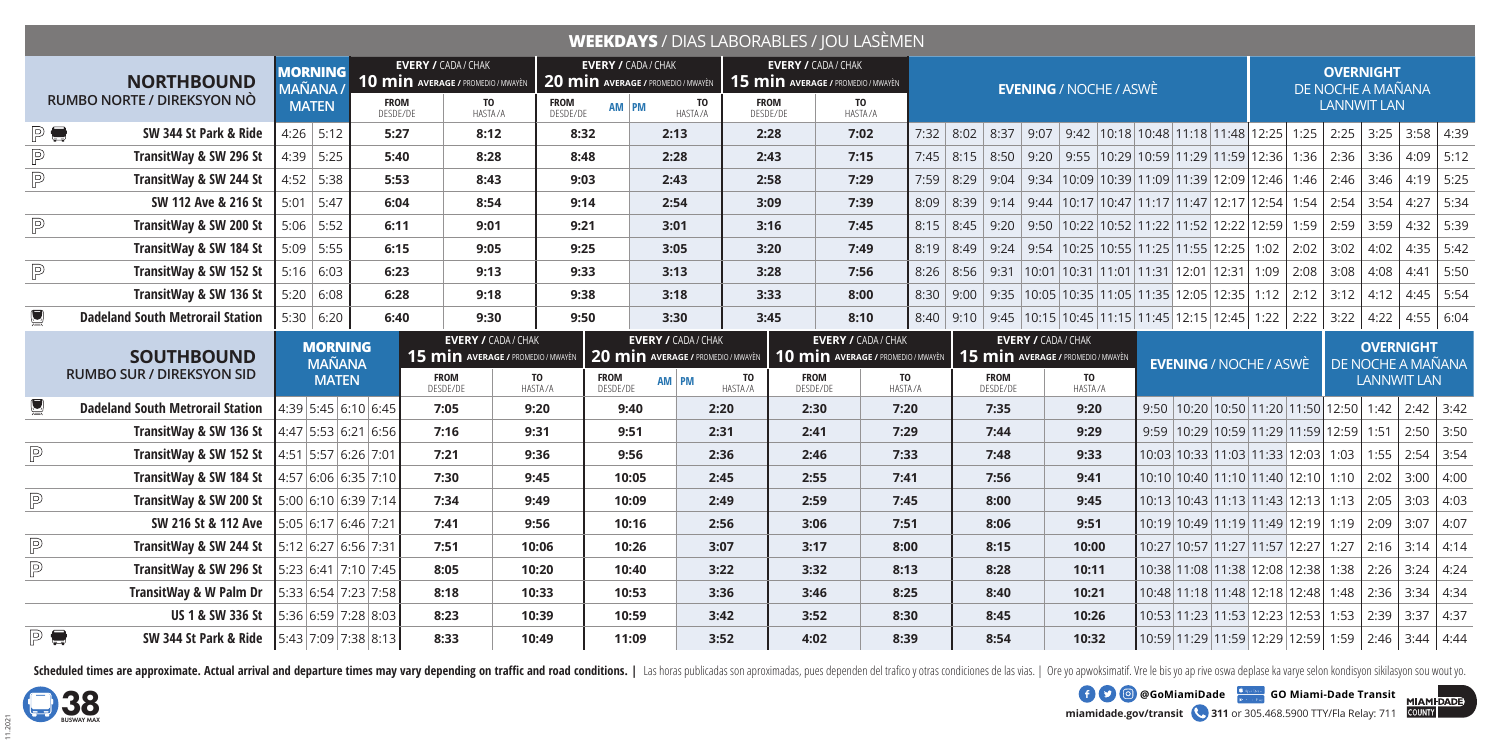|                                                                                                  |                                         |      |      |                         |                                                                                                                  |               |      | <b>SATURDAY / SÁBADO / SAMDI</b> |      |      |                               |                               |       |       |       |       |       |       |       |                   |                                        |                   |      |
|--------------------------------------------------------------------------------------------------|-----------------------------------------|------|------|-------------------------|------------------------------------------------------------------------------------------------------------------|---------------|------|----------------------------------|------|------|-------------------------------|-------------------------------|-------|-------|-------|-------|-------|-------|-------|-------------------|----------------------------------------|-------------------|------|
| <b>NORTHBOUND</b><br>RUMBO NORTE / DIREKSYON NÒ                                                  |                                         |      |      | <b>FROM</b><br>DESDE/DE | <b>EVERY / CADA / CHAK</b><br>20 min AVERAGE / PROMEDIO / MWAYÈN<br>TO<br>Hasta/A<br><b>PM</b><br><b>AM</b>      |               |      |                                  |      |      | <b>EVENING / NOCHE / ASWÈ</b> |                               |       |       |       |       |       |       |       | DE NOCHE A MAÑANA | <b>OVERNIGHT</b><br><b>LANNWIT LAN</b> |                   |      |
|                                                                                                  |                                         |      |      |                         |                                                                                                                  |               |      |                                  |      |      |                               |                               |       |       |       |       |       |       |       |                   |                                        |                   |      |
| $P \blacksquare$                                                                                 | SW 344 St Park & Ride                   | 5:16 | 5:36 | 5:48<br>6:03            | 5:09                                                                                                             | 5:44          | 6:17 | 6:50                             | 7:21 | 7:51 | 8:21                          | 8:51                          | 9:24  | 9:57  | 10:29 | 11:19 | 11:49 | 12:26 | 1:26  | 2:26              | 3:26                                   | 3:58              | 4:59 |
| $\mathbb P$                                                                                      | TransitWay & SW 296 St                  | 5:28 | 5:48 |                         | 5:22                                                                                                             | 5:57          | 6:30 | 7:03                             | 7:33 | 8:03 | 8:33                          | 9:03                          | 9:36  | 10:09 | 10:39 | 11:29 | 11:59 | 12:36 | 1:36  | 2:36              | 3:36                                   | 4:08              | 5:12 |
| $\boxed{\mathbb{P}}$                                                                             | TransitWay & SW 244 St                  | 5:40 | 6:02 | 6:17                    | 5:36                                                                                                             | 6:11          | 6:44 | 7:16                             | 7:46 | 8:16 | 8:46                          | 9:16                          | 9:49  | 10:20 | 10:50 | 11:40 | 12:10 | 12:47 | 1:47  | 2:47              | 3:47                                   | 4:19              | 5:25 |
|                                                                                                  | SW 112 Ave & 216 St                     | 5:49 | 6:13 | 6:28                    | 5:47                                                                                                             | 6:22          | 6:55 | 7:26                             | 7:56 | 8:26 | 8:56                          | 9:26                          | 9:59  | 10:29 | 10:59 | 11:49 | 12:19 | 12:56 | 1:56  | 2:56              | 3:56                                   | 4:28              | 5:34 |
| $\boxed{\mathbb{P}}$                                                                             | TransitWay & SW 200 St                  | 5:54 | 6:18 | 6:33                    | 5:53                                                                                                             | 6:28          | 7:01 | 7:31                             | 8:01 | 8:31 | 9:01                          | 9:31                          | 10:04 | 10:34 | 11:04 | 11:54 | 12:24 | 1:01  | 2:01  | 3:01              | 4:01                                   | 4:33              | 5:39 |
|                                                                                                  | TransitWay & SW 184 St                  | 5:57 | 6:22 | 6:37                    | 5:57                                                                                                             | 6:32          | 7:04 | 7:34                             | 8:04 | 8:34 | 9:04                          | 9:34                          | 10:07 | 10:37 | 11:07 | 11:57 | 12:27 | 1:04  | 2:04  | 3:04              | 4:04                                   | 4:36              | 5:42 |
| $\mathbb{P}$                                                                                     | TransitWay & SW 152 St                  | 6:04 | 6:29 | 6:44                    | 6:04                                                                                                             | 6:39          | 7:11 | 7:41                             | 8:11 | 8:41 | 9:11                          | 9:41                          | 10:13 | 10:43 | 11:13 | 12:03 | 12:33 | 1:10  | 2:10  | 3:10              | 4:10                                   | 4:42              | 5:50 |
|                                                                                                  | TransitWay & SW 136 St                  | 6:09 | 6:34 | 6:49                    | 6:09                                                                                                             | 6:44          | 7:15 | 7:45                             | 8:15 | 8:45 | 9:15                          | 9:45                          | 10:16 | 10:46 | 11:16 | 12:06 | 12:36 | 1:13  | 2:13  | 3:13              | 4:13                                   | 4:45              | 5:54 |
| $\blacksquare$                                                                                   | <b>Dadeland South Metrorail Station</b> | 6:20 | 6:45 | 7:00                    | 6:20                                                                                                             | 6:55          | 7:25 | 7:55                             | 8:25 | 8:55 | 9:25                          | 9:55                          | 10:25 | 10:55 | 11:25 | 12:15 | 12:45 | 1:22  | 2:22  | 3:22              | 4:22                                   | 4:55              | 6:04 |
| <b>MORNING</b><br><b>SOUTHBOUND</b><br><b>MAÑANA / MATEN</b><br><b>RUMBO SUR / DIREKSYON SID</b> |                                         |      |      |                         |                                                                                                                  |               |      |                                  |      |      |                               |                               |       |       |       |       |       |       |       |                   |                                        |                   |      |
|                                                                                                  |                                         |      |      |                         | <b>EVERY / CADA / CHAK</b><br>20 min AVERAGE / PROMEDIO / MWAYÈN<br><b>FROM</b><br><b>PM</b><br>AM I<br>DESDE/DE | TO<br>HASTA/A |      |                                  |      |      |                               | <b>EVENING / NOCHE / ASWÈ</b> |       |       |       |       |       |       |       |                   | <b>OVERNIGHT</b><br><b>LANNWIT LAN</b> | DE NOCHE A MAÑANA |      |
| ■                                                                                                | <b>Dadeland South Metrorail Station</b> | 4:37 | 5:35 | 6:05                    | 6:30                                                                                                             | 6:30          |      | 7:05                             | 7:35 | 8:05 | 8:45                          | 9:20                          | 9:50  |       | 10:20 | 10:50 | 11:20 | 11:50 | 12:50 |                   | 1:42                                   | 2:42              | 3:42 |
|                                                                                                  | TransitWay & SW 136 St                  | 4:46 | 5:44 | 6:14                    | 6:39                                                                                                             | 6:40          |      | 7:15                             | 7:45 | 8:15 | 8:55                          | 9:30                          | 10:00 |       | 10:29 | 10:59 | 11:29 | 11:59 | 12:59 |                   | 1:51                                   | 2:50              | 3:50 |
| $\mathbb P$                                                                                      | TransitWay & SW 152 St                  | 4:50 | 5:48 | 6:18                    | 6:43                                                                                                             | 6:45          |      | 7:20                             | 7:50 | 8:20 | 9:00                          | 9:35                          | 10:04 |       | 10:33 | 11:03 | 11:33 | 12:03 | 1:03  |                   | 1:55                                   | 2:54              | 3:54 |
|                                                                                                  | TransitWay & SW 184 St                  | 4:57 | 5:55 | 6:25                    | 6:50                                                                                                             | 6:52          |      | 7:27                             | 7:57 | 8:27 | 9:07                          | 9:42                          | 10:10 |       | 10:39 | 11:09 | 11:39 | 12:09 | 1:09  |                   | 2:01                                   | 3:00              | 4:00 |
|                                                                                                  | TransitWay & SW 200 St                  | 5:02 | 6:00 | 6:30                    | 6:55                                                                                                             | 6:57          |      | 7:31                             | 8:01 | 8:31 | 9:11                          | 9:46                          | 10:14 |       | 10:43 | 11:13 | 11:43 | 12:13 | 1:13  |                   | 2:04                                   | 3:03              | 4:03 |
| $\mathbb P$                                                                                      | SW 216 St & 112 Ave                     | 5:08 | 6:06 | 6:36                    | 7:01                                                                                                             | 7:03          |      | 7:37                             | 8:07 | 8:37 | 9:17                          | 9:52                          | 10:19 |       | 10:48 | 11:18 | 11:48 | 12:18 | 1:18  |                   | 2:08                                   | 3:07              | 4:07 |
|                                                                                                  | TransitWay & SW 244 St                  | 5:17 | 6:15 | 6:45                    | 7:11                                                                                                             | 7:13          |      | 7:47                             | 8:17 | 8:47 | 9:27                          | 10:02                         | 10:28 |       | 10:57 | 11:27 | 11:57 | 12:27 | 1:27  |                   | 2:15                                   | 3:14              | 4:14 |
| $\mathbb P$                                                                                      | TransitWay & SW 296 St                  | 5:30 | 6:28 | 6:58                    | 7:24                                                                                                             | 7:27          |      | 8:01                             | 8:31 | 9:01 | 9:41                          | 10:13                         | 10:39 |       | 11:08 | 11:38 | 12:08 | 12:38 | 1:38  |                   | 2:25                                   | 3:24              | 4:24 |
| $\overline{\mathbb{P}}$                                                                          | <b>TransitWay &amp; W Palm Dr</b>       | 5:41 | 6:39 | 7:09                    | 7:35                                                                                                             | 7:38          |      | 8:12                             | 8:42 | 9:12 | 9:52                          | 10:23                         | 10:49 |       | 11:18 | 11:48 | 12:18 | 12:48 | 1:48  |                   | 2:35                                   | 3:34              | 4:34 |
|                                                                                                  | <b>US 1 &amp; SW 336 St</b>             | 5:44 | 6:42 | 7:14                    | 7:40                                                                                                             | 7:43          |      | 8:17                             | 8:47 | 9:17 | 9:57                          | 10:26                         | 10:52 |       | 11:21 | 11:51 | 12:21 | 12:51 | 1:51  |                   | 2:38                                   | 3:37              | 4:37 |

Scheduled times are approximate. Actual arrival and departure times may vary depending on traffic and road conditions. | Las horas publicadas son aproximadas, pues dependen del trafico y otras condiciones de las vias. | Or